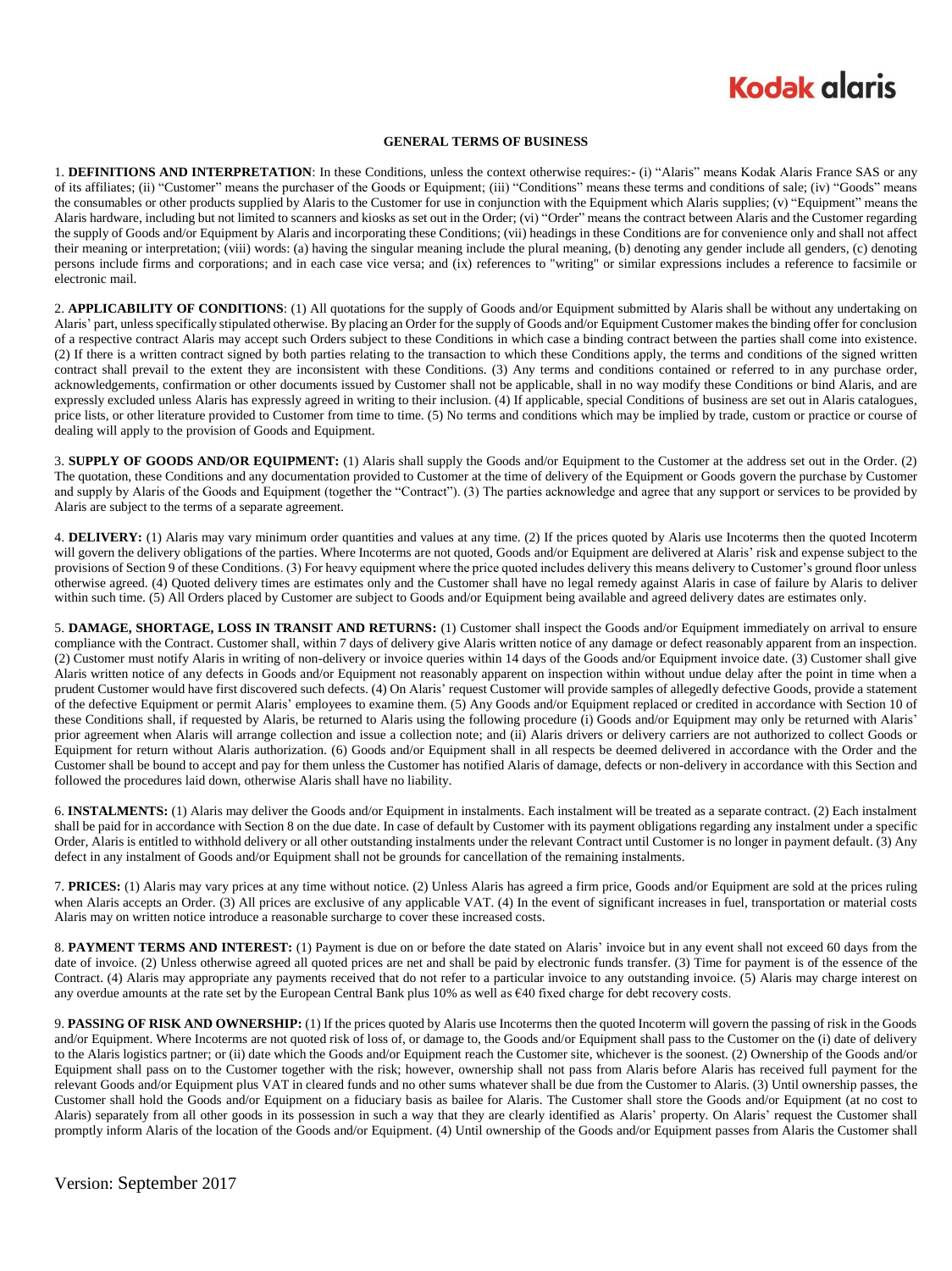## **Kodak glaris**

upon request deliver up to Alaris any Goods and/or Equipment owned by Alaris. If the Customer fails to deliver the Goods and/or Equipment Customer irrevocably authorizes Alaris and its representatives to enter any premises where Alaris reasonably believes the Goods and/or Equipment to be situated to repossess them at the Customer's expense.

10. **WARRANTY:** (1) Alaris warrants that (i) it has the right to sell the Goods and/or Equipment to the Customer; and (ii) at the time of delivery to the Customer location, the Goods and/or Equipment shall materially correspond with their specification and be free from defects in material and workmanship for a period of twelve (12) months from the handover of the relevant Goods and/or Equipment to Customer, except to the extent otherwise agreed in writing with Alaris. (2) All warranties, conditions or other terms (whether express or implied by statute, common law or arising from conduct or a previous course of dealing or trade custom or usage) as to quality, fitness for any particular purpose, merchantability, are to the fullest extent permitted by law, excluded from the Contract. (3) Subject to any exclusions of Alaris' liability for defects pursuant to these Conditions, in case of any warranty claims by Customer due to delivery of defective Goods/Equipment by Alaris, Alaris shall only be obliged to, at its discretion, repair, replace or credit to Customer the full price paid for the Goods and/or Equipment that directly gave rise to the relevant warranty claim and any other claims by Customer. In particular, any liability of Alaris for minor defects (i.e. defects not materially impairing the use of the relevant Goods and/or Equipment by Customer) shall be excluded. (4) Alaris' warranty shall not apply in relation to any defect arising from fair wear and tear, the acts, omissions, negligence or defaults of the Customer or the Customer's employees or agents, failure to comply with operating instructions or other recommendations of Alaris as to the storage, handling and/or use of the Goods or Equipment, wilful damage, use not in accordance with the purpose for which they were designed, abnormal working conditions, misuse or alteration or repair of the Goods or Equipment other than by persons authorised by Alaris. (5) The rights of Customer hereunder are not transferable.

11. **LIMITATION OF LIABILITY:** (1) If not expressly provided for otherwise in these Conditions, in no event, whether in contract, tort (including in either case negligence), misrepresentation (other than fraudulent misrepresentation), breach of statutory duty or otherwise pursuant to the Contract, shall Alaris be liable for any loss of profits, anticipated savings, revenue, business, loss or corruption of data, loss of use, loss of goodwill, loss due to delay or any indirect or consequential loss or damage whatsoever. (2) Alaris' sole liability for breach of the warranty set out in Section 10 above, is, at Alaris' option, limited to the repair, replacement or crediting of the full price paid for the Goods and/or Equipment that directly gave rise to the claim. (3) Subject to (1) and (2), Alaris' aggregate liability for all other claims, whether in contract, tort (including in either case negligence), misrepresentation (other than fraudulent misrepresentation), breach of statutory duty or otherwise pursuant to the Contract, shall be limited to the net price paid by the Customer for the specific Goods and/or Equipment giving rise to the claim. (4) Nothing in the Contract shall be deemed to exclude or limit Alaris' liability in respect of: (i) Loss or damage caused by wilful intent or gross negligence of Alaris or Alaris' officers, employees, agents or contractors; (ii) Injuries to or death of any person, caused by Alaris or Alaris' officers, employees, agents or contractors; or (iii) any other liability which cannot be excluded at law. (5) Any claim for loss or damages (except a claim for damages arising out of (4) must be notified to Alaris within twelve (12) months as from the date on which the damage was caused, failing which such claim is deemed to be waived.

12. **SAFETY INFORMATION:** (1) Where the Goods and/or Equipment are for use by the Customer in a business environment or are for resale, to a subsequent purchaser, Customer shall ensure that all safety information relating to the Goods and/or Equipment provided by Alaris is passed to the Customer's employees and/or end user purchasers. (2) The Customer shall not alter, mask or remove any safety information from the Goods or Equipment.

13. **LIMITATION:** (1) Customer shall comply with all laws, regulations and rules administered by any governmental authority, agency, regulatory body or other entity exercising regulatory powers or functions, including but not limited to the United Nations Security Council, the United States of America, the United States Department of the Treasury's Office of Foreign Assets Control ("OFAC"), the United States Department of State, the European Union, the United Kingdom, Her Majesty's Treasury, Hong Kong, the Hong Kong Monetary Authority or other sanctions authority, imposing trade, economic or financial sanctions or trade embargoes ("Economic Sanctions Laws"). (2) Customer agrees that it shall not, and shall not permit any third parties to, directly or indirectly, participate in any transaction involving: (i) any country, territory or other jurisdiction that is subject to any Economic Sanctions Laws; (ii) any person that is the target or subject of any Economic Sanctions Laws; or (iii) any violation of any Economic Sanctions Laws. Without limiting the generality of the forgoing, Customer shall not, and shall not permit any third parties to, directly or indirectly, export, re-export, transship, release or otherwise deliver any products sold under this Agreement, or any portion thereof, to any country or other jurisdiction that is subject to, or in any way which is prohibited by, any Economic Sanctions Laws. (3) Without limiting the foregoing, Customer expressly acknowledges that it shall not order, trade, sell, otherwise dispose or engage in any economic activity relating to Alaris Goods and/or Equipment either directly or indirectly in: (i) Iran; (ii) Sudan; (iii) North Korea; (iv) Syria; (v) Cuba; (vi) Belarus; (vii) Zimbabwe; (viii) Myanmar (Burma); (ix) the Crimea and Sevastopol Regions (Ukraine); and (x) the military/defence/energy sectors in Russia.

14. **FIRMWARE:** (1) In relation to any Alaris firmware supplied as part of the Goods or Equipment ("Firmware"), Alaris grants to Customer a non-exclusive, nontransferrable licence to use the Firmware only as part of the Goods and/or Equipment. (2) Customer shall not: (i) copy (except to the extent permissible under applicable law which is not capable of exclusion by contract), reproduce, translate, adapt, vary or modify the Firmware; or (ii) attempt to use the Firmware with any products other than the Goods or Equipment. (3) The licence granted under this Section 14 does not grant any automatic rights to obtaining future updates, upgrades or supplements of the Firmware. If updates, upgrades or supplements of the Firmware are provided, use is governed by these Conditions as amended from time to time. (4) Alaris may make use of third party software in the Firmware and Customer acknowledges that notwithstanding the foregoing, use of some third party materials may be subject to other terms and conditions. (5) Any additional software supplied to be used with the Goods and/or Equipment shall be subject to the terms of an Alaris License Agreement in which case the license terms and conditions shall apply to such software.

15. **INTELLECTUAL PROPERTY:** (1) All intellectual property rights meaning all inventions, patents, registered designs, design rights, database rights, copy rights, know-how, trademarks, trade secrets and all other intellectual property rights, and the applications for any of the same and any rights or forms of protection of a similar nature and having equivalent or similar effect to any of them which may subsist anywhere in the world ("Intellectual Property Rights") associated with or relating to the Goods and/or Equipment belong to Alaris and its licensors and Customer shall not acquire any rights, title or interest in such Intellectual Property Rights. (2) The Customer is not entitled to exercise and shall not purport to be entitled to exercise any rights, powers, privileges and immunities conferred on the proprietor of any Intellectual Property Rights subsisting in or associated with the Goods and/or Equipment, including the right to sue for damages or other remedies in respect of any infringement. (3) Customer shall keep confidential and not disclose to third party's information, drawings, designs or manuals received from Alaris in relation to an Order or the Goods and/or Equipment and either marked as "confidential" or "proprietary" or which should reasonably be considered to be confidential.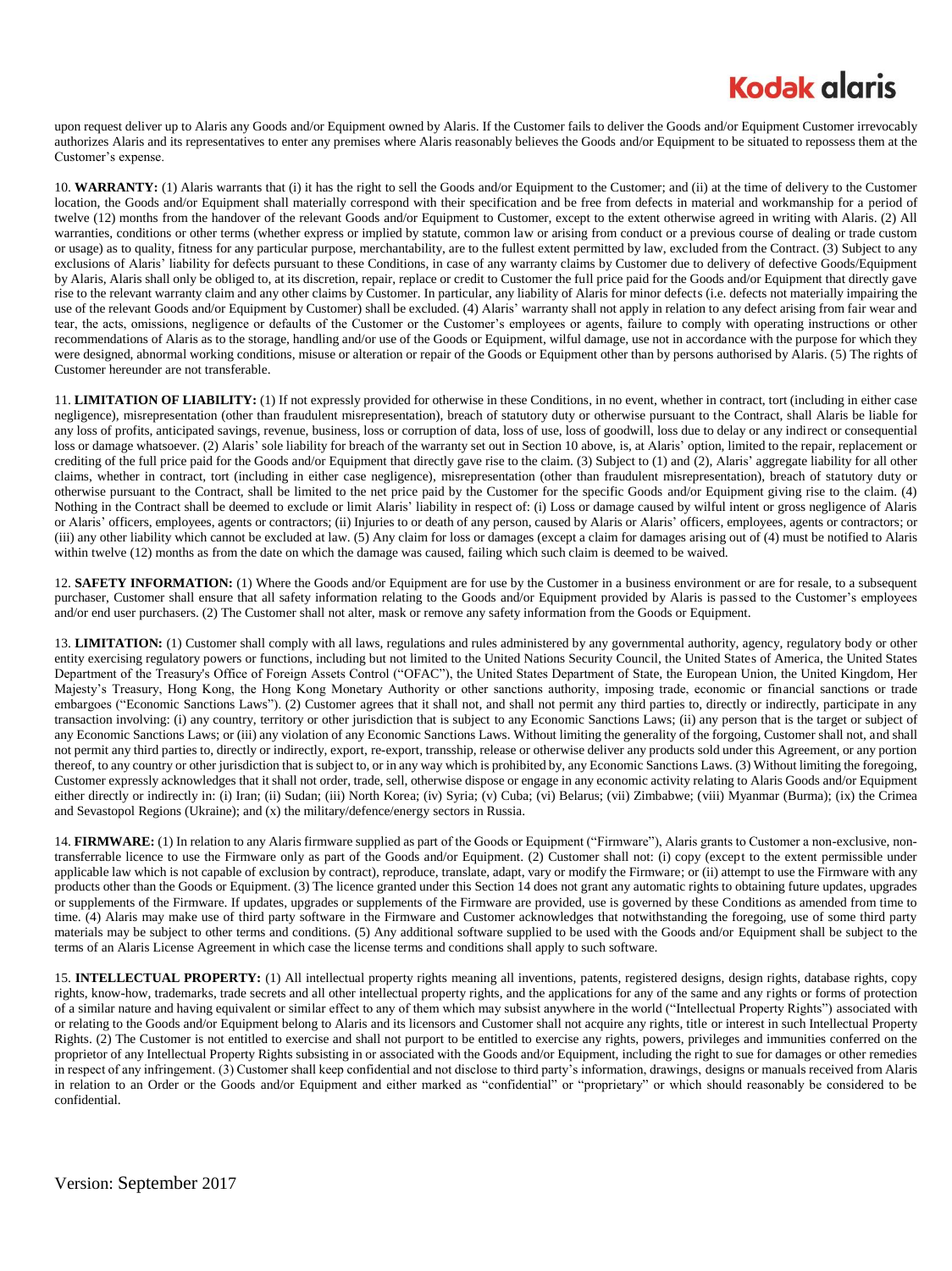# **Kodak glgris**

16. **INDEMNIFICATION:** (1) Customer shall (i) not cause or permit any third party to cause any damage or endanger the Intellectual Property Rights of Alaris; and (ii) without prejudice t any other rights of Alaris, indemnify Alaris for any loss suffered by Alaris by reason of any use by Customer, Customer's employees, agents or customers, of Intellectual Property Rights of Alaris other than in accordance with the Contract. (2) Customer shall without prejudice to any other rights of Alaris, indemnify Alaris for any loss suffered by Alaris, howsoever arising, by reason of Customer's breach of its obligations pursuant to Section 6 above. (3) In the event of a claim, or notification of an intention to make a claim, which may reasonably be considered likely to give rise to a liability under this indemnity ("Claim"), Customer shall: (i) as soon as reasonably practicable, give written notice of the Claim to Alaris specifying the nature of the Claim in reasonable detail; and (ii) not make any admission of liability, agreement or compromise in relation to the Claim. (4) Customer shall not, except with the prior written consent of Alaris, consent to entry of any judgment or enter into any settlement that does not include as an unconditional term the giving by the claimant or plaintiff to Alaris and its affiliates a release from all liability and blame with respect to the Claim.

17. **CONFIDENTIAL INFORMATION:** (1) All non-public, confidential or proprietary information of Alaris, including but not limited to, specifications, samples, patterns, designs, plans, drawings, documents, data, business operations, pricing, discounts or rebates, disclosed by Alaris in connection with the Contract, whether disclosed orally or disclosed or accessed in written, electronic or other form or media, and whether or not marked, designated or otherwise identified as "confidential," shall be deemed to be confidential, to be used solely for the purpose of performing under the Contract and may not be disclosed or copied unless authorized in advance by Alaris in writing. (2) Upon Alaris' request, Customer shall promptly return all documents and other materials received from Alaris and delete any copies made thereof. (3) Alaris shall be entitled to apply for injunctive relief for any violation of this Section. (4) This Section does not apply to information that is: (i) in the public domain; (ii) known to Customer at the time of disclosure; (iii) rightfully obtained by Customer on a non-confidential basis from a third party; or (iv) is required to be disclosed by any applicable law or by order of any Court of competent jurisdiction or any government body, agency or regulatory body, provided that the receiving party shall use all reasonable endeavours to give the disclosing party as much written notice of the disclosure as it reasonably can to enable the disclosing party to seek a protective order or other action protecting the confidential information from disclosure.

18. **DATA PROTECTION:** (1) Each party will comply with its obligations in terms of laws and regulations relating to the protection or disclosure of personal data, sensitive data, or such other data which is deemed to be 'personal' pursuant to applicable data protection law in force from time to time. (2) Each party shall indemnify, defend and hold the other party harmless against claims resulting from or in connection with the indemnifying party's non-observance or insufficient observance of such obligations or any of its obligations in this Section 18.

19. **TERMINATION:** (1) Without prejudice to its other rights, Alaris may terminate the Contract immediately by written notice to the Customer in the event that (i) the Customer fails to pay any sums due under and in accordance with the terms of this Contract; (ii) the Customer breaches any terms of the Contract; (iii) the Customer is unable to pay its debts as they fall due, passes a resolution for winding up (other than for the purposes of a solvent amalgamation or reconstruction) or if a court of competent jurisdiction makes an order to that effect, enters into a receivership or liquidation or otherwise ceases to carry on business or an analogous event occurs to Customer in any jurisdiction; (iv) there is an event pursuant to Section 22 (7) where such event has persisted for more than 14 days; or (v) pursuant to Section 20 (2). (2) On termination for whatever reason, Alaris shall be entitled to de-install and remove any Equipment belonging to it from the Customer's possession at the Customer's expense. Customer shall render all assistance necessary relating to the de-installation and removal and shall be liable to Alaris for any reasonable costs incurred. Furthermore, Customer is obliged to return all benefits conferred upon Customer under the terminated Contract to Alaris and compensate Alaris for any damages resulting from the termination of the Contract by Alaris. Customer shall render all assistance necessary relating to the de-installation and removal and shall be liable to Alaris for any reasonable costs incurred.

20. MAJOR BUSINESS CHANGE: (1) If in the reasonable opinion of Alaris there is or is likely to be a major change in the business operations of Alaris which has or could have an adverse impact on the viability of the provision of the Goods and/or Equipment to be supplied to the Customer ("Major Business Change"), Alaris may notify the Customer and Alaris and the Customer must meet and discuss in good faith whether the provisions of any agreement between Alaris and the Customer need to be varied. (2) In the event that the parties cannot agree in good faith on such contract variations within a period of 30 days, then either party has the right to terminate the Contract between them. (3) Unless otherwise agreed by Alaris and the Customer in writing, the rights and obligations of the parties which have arisen prior to termination shall not be affected and shall stay in full force and effect. For the avoidance of doubt, with effect from the date of termination, Alaris shall have no obligation to supply or deliver any Goods and/or Equipment under the relevant Contract anymore. (4) Neither party will be entitled to claim or receive compensation from the other party.

21. **ANTI-BRIBERY:** (1) In this Section, Anti-Bribery Laws means any anti-corruption, anti-bribery or anti-kickback laws or regulations of the laws in the country where the Goods and/or Equipment are being provided (the "Country Laws"), the Bribery Act and/or the FCPA; Associated Person means in relation to any entity, a person who (by reference to all the relevant circumstances) provides Goods and/or Equipment for or on that entity's behalf in any capacity and including, without limitation, employees, agents, subsidiaries, representatives and subcontractors; Bribery Act means the UK Bribery Act 2010 (as amended from time to time); and FCPA means the US Foreign Corrupt Practices Act 1977 (as amended from time to time). (2) Customer shall not, and shall procure that its Associated Persons do not, in connection with the performance of its obligations under the Contract, engage in any activity which (i) constitutes an offence under Country Laws; (ii) would constitute an offence under the FCPA if it were carried out in the US; or (iii) would constitute an offence under the Bribery Act if it were carried out in the UK. (3) Breach of this Section shall constitute a breach not capable of remedy and, without prejudice to any other remedy, entitle Alaris to terminate the Contract immediately. (4) Customer shall from time to time, at the reasonable request and reasonable cost of Alaris: (i) confirm in writing that it has complied with its obligations under this Section and provide any information reasonably requested by Alaris in support of such compliance; and (ii) permit Alaris to have such access to Customer's books, accounts and records (and to take such copies thereof) as reasonably necessary in order to verify compliance with this Section, and to meet with Customers' personnel as are relevant to the Contract to audit such compliance. (5) Customer shall promptly report to Alaris in writing upon becoming aware that it or any of its Associated Persons: (i) have received any request or demand for any undue financial or other advantage in connection with the performance of the Contract; or (ii) are the subject of any actual, pending or threatened police, judicial or regulatory investigation or proceedings in relation to any suspected breach of any Anti-Bribery Laws. (6) Customer shall indemnify Alaris against any losses, liabilities, damages, costs (including but not limited to legal fees) and expenses incurred by, or awarded against Alaris as a result of any breach of this Section by Customer.

22. **MISCELLANEOUS:** (1) Any notices sent to Alaris under these Conditions or any Order shall be sent to the attention of the Legal Department at legal@Kodakalaris.com. (2) Provisions of these Conditions which by their nature should apply beyond their terms will remain in force after any termination or expiration of these Conditions or any Order. (3) If any term, provision or part thereof of these Conditions is invalid, illegal or unenforceable in any jurisdiction, such invalidity, illegality or unenforceability shall not affect any other term or provision of these Conditions or invalidate or render unenforceable such term or provision